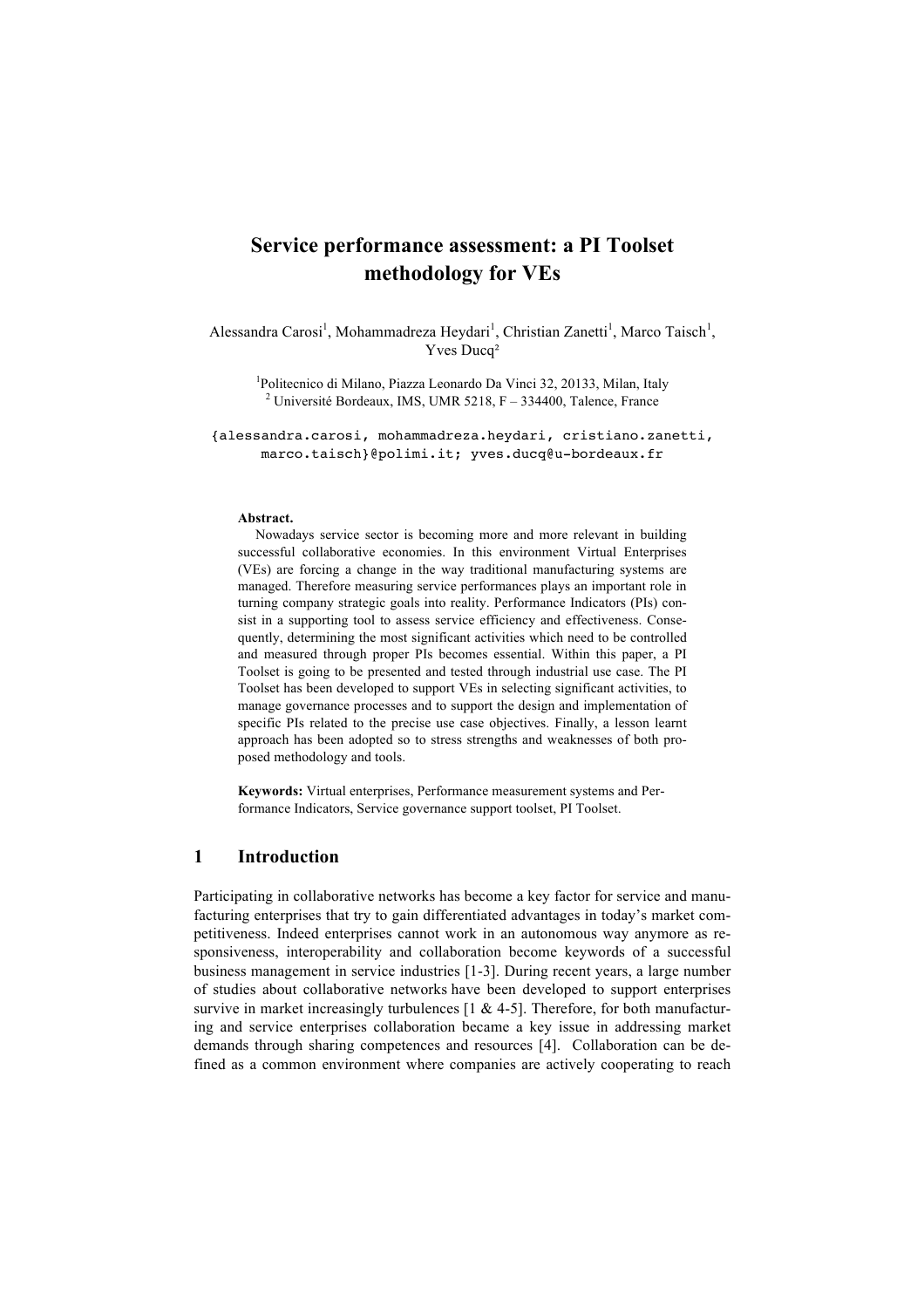common goals and objectives [2]. A Virtual Enterprise (VE) is an aggregation of enterprises that represent a temporary alliance through sharing tangible and intangible assets such as information, knowledge, risk and profits [1] or [3 & 6]. A VE is created in order to perform a fast reaction and better respond to market demand and opportunities single enterprises would not be able to face individually. When the development of a new service is involved or if the temporary alliance of enterprises shifts from a product oriented approach to a service oriented one, literature refers to it as "Servitization<sup>1</sup><sup>2</sup> process [7]. In order to be successful in the turbulent markets, VEs significantly need to deal with Performance Measurement Systems (PMS) and apply governance principles for managing the system. Hence PMS can support VE as a quantifying procedure in order to measure and monitor the effectiveness and efficiency of its past and current actions [8]. Nevertheless it can be stated that, although the advantages of VE are well known at the conceptual level, VE practical implementation is still far from the expectations [9]. At the same time several VE phases such as planning and creation as well as operation phase are still difficult to instantiate because they need to be properly adapted by advanced collaborative networks [1 & 10]. Some of the lacunas include the lack of common reference models and appropriate tools able to support these particular tasks. Therefore, in this paper a new methodology for VE governance and PI assessment has been developed so to support organizations and help decision makers to enhance VE services provided to support manufacturing products. In the next paragraphs, a literature review regarding PMS is proposed in order to present scientific open challenges and key issues evaluated while developing the PI Toolset. Several tools and methods have been developed by different authors and researchers in the last decades, each one with different advantages, disadvantages and measuring approaches such as ECOGRAI, PRISM, Balance Scorecard (BSC) and European Foundation for quality Management (EFQM) [11]. BSC model is based on the principle that a PMS should provide to decision makers at the strategic level relevant information to help managing several perspectives such as innovation and learning, customer relationship, internal processes and financial issues. On the other hand, EFQM model can be easily applied at any level of the enterprise and offers a comprehensive and coherent picture of an enterprise's health. With respect to their popularity several authors expressed some criticisms on using those models in collaborative strategies environment  $[1, 4 \& 8]$ . Indeed there is an ample proof that both models are focused on single enterprise strategies and not in strategies based on collaboration [5]. ECOGRAI method has been developed to design and to implement performance indicator system to evaluate performances inside and among enterprises based on the strong principle that performance must support decisions. It can be used to evaluate the enterprise performance related to objectives in a global and detailed approach in a coherent way. Indeed ECOGRAI method clearly studies the decomposi-

<sup>&</sup>lt;sup>1</sup> The transition from product to product+service or service is named Servitization process: "There is clear evidence that manufacturing firms are servitizing–either adding Services to or integrating services in their core products" (Davies et al 2006; Neely, 2009; Vandermerwe and Rada, 1988). Servitization levels vary from "tangible product" (lowest) to "product as a service" (highest level).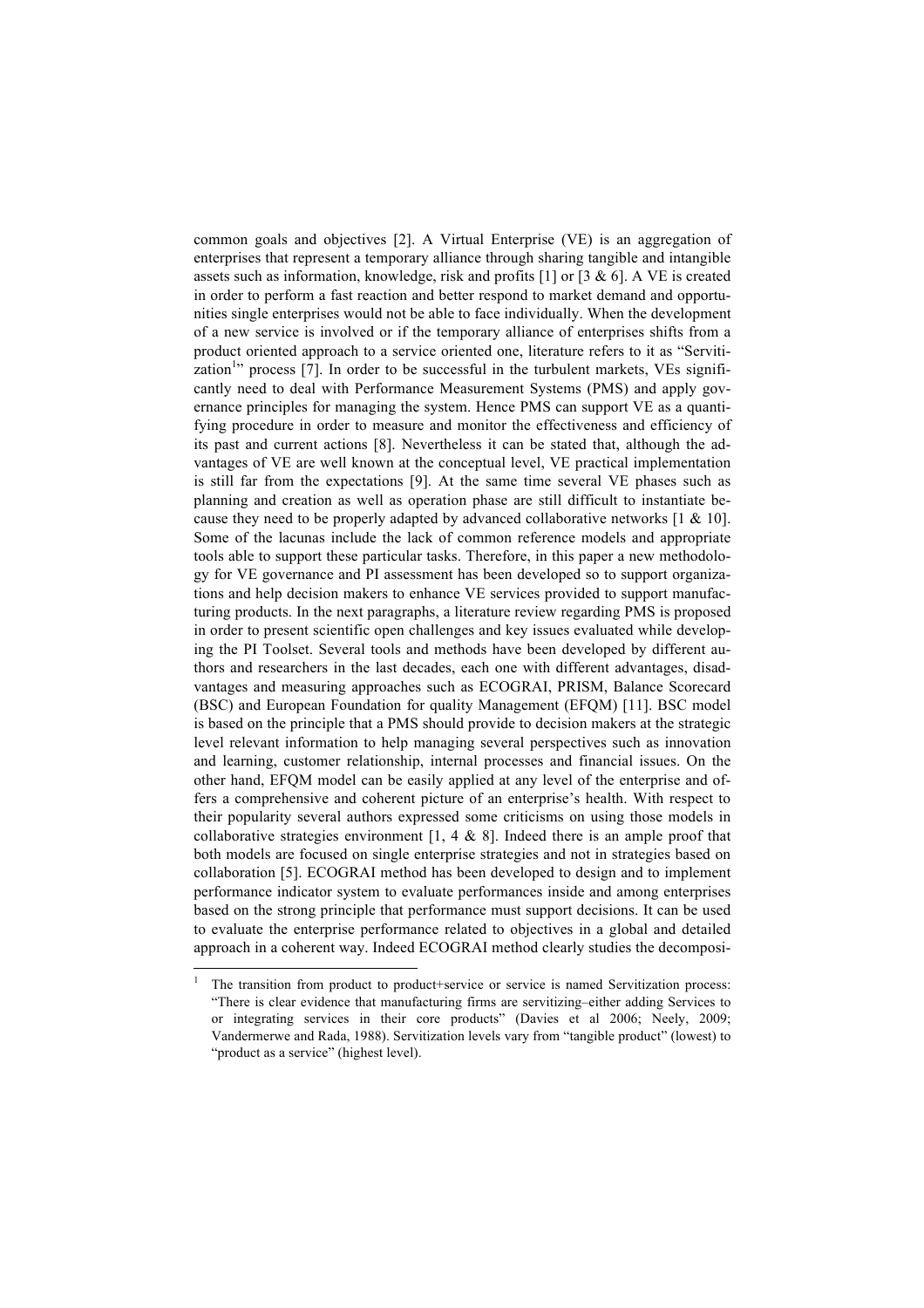tions of decision levels and focuses on the coherence of objectives. Furthermore, it is able to analyse enterprise systems in a very detailed view linking governance issues with the control of performances [1, 12]. Graph with Results and Activities Interrelated (GRAI) model consists in a governance modelling tool which can help the decision makers harmonizing their enterprise systems and defining clearly the decisions, objectives, and actions variables that need to be managed. GRAI model facilitates also the integration among decisional levels (i.e. Strategic, Tactical  $\&$  Operational) and functions, but does not supply a reference PI list. Nevertheless, in order to define and to implement a PMS based on decision model, a model driven approach would be required . The chosen one is MDSEA and is developed in the frame of MSEE project. Model Driven Service Engineering Architecture (MDSEA) consists in a standard framework for activity modelling that takes into consideration three different abstraction levels, in order to separate business and technical preoccupations and specifications but to ensure their alignment: Business Service Modelling (BSM), Technical Independent Modelling (TIM) and Technical Specific Modelling (TSM). In particular BSM level presents three levels of decision decomposition: strategic, tactical and operational according to activity temporal period and horizon. In conclusion, similarly to PMS, a proper governance modelling and assessing methodology will help the decision makers harmonizing VE creation and measuring its progress towards the desired goals. Therefore, the scientific result of this research activity will lead to the creation of the PI Toolset methodology which focuses on managing service systems governance issues and its performance assessment. In particular, the second chapter of this paper presents PI Toolset features and components dividing its main composing elements into progressive paragraphs. Finally chapter three describes the toolset adoption results considering also further steps in scientific research.

# **2 PI Toolset**

PI Toolset has been developed to support VEs managing and controlling their system activities. It is composed by a Service Governance Methodology, a PI method and a PI List that, when adopted together, create a coherent linkage between governance issues and PI assessment. A Performance Indicator (PI) is a quantified data which measures the efficiency of actions in the achievement of specific results. A methodology to drive PIs creation and selection has been developed so to turn it into a strategic tool. This methodology allows the development of a coherent list of service driven PIs able to monitor and regulate value exchange in enterprise networks. The PI Method has been created in order to generate specific PIs according to use case objectives which describe use case Governance processes mapped through Service Governance Framework methodology. Indeed, both PI Method and Service Governance Framework have been developed in order to create an integrated engineering approach on business management & assessment tools.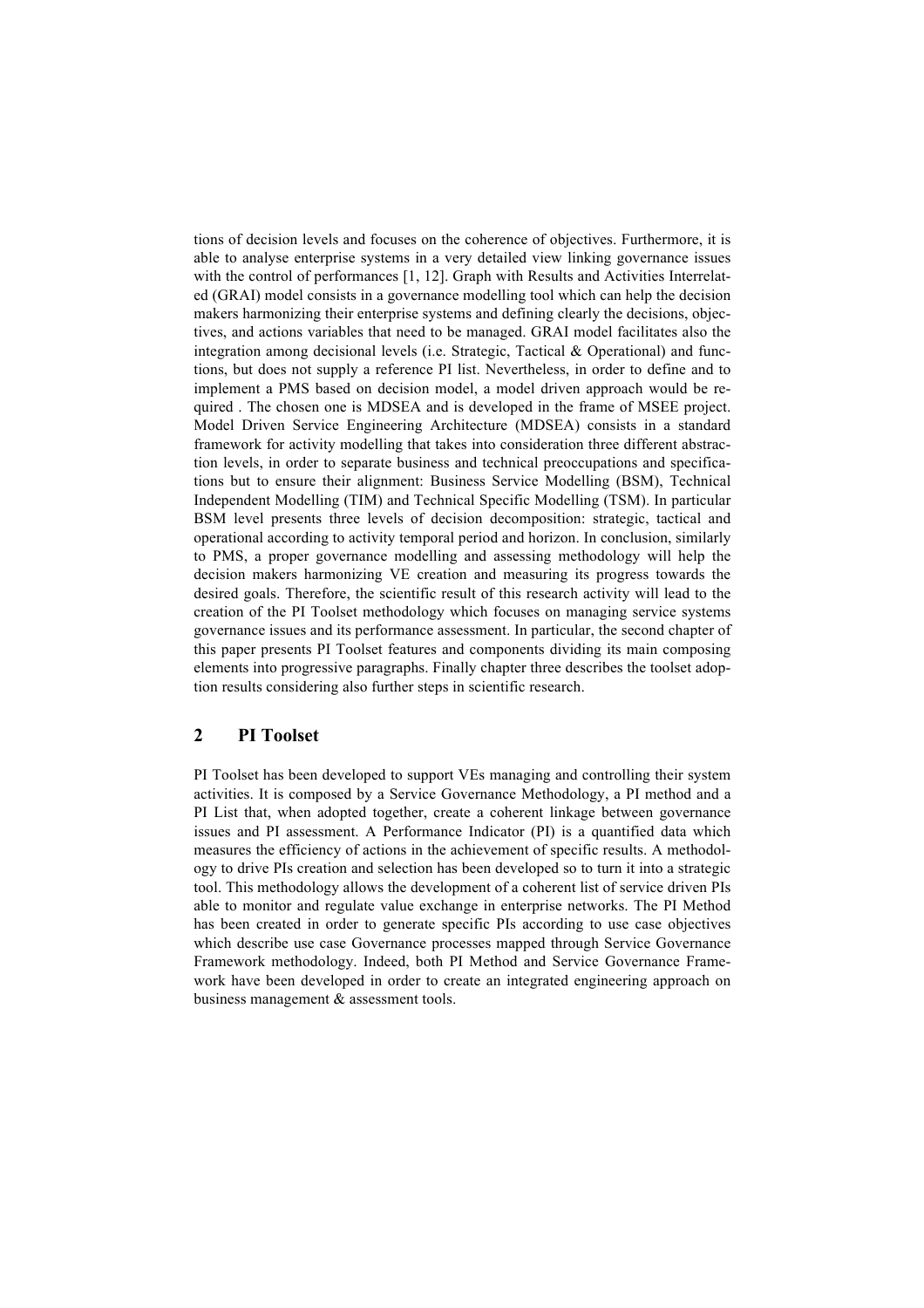### **2.1 Service Governance Framework**

Service Governance Framework methodology has been developed to support service modelling within a VE environment focusing on business goals definition. This conceptual framework has been developed on one hand in order to lay down the foundations for a governance model which can be then linked with coherent monitoring and controlling activities. On the other hand it is able to help the selection of highly exploitable PIs related to End User governance objectives. Therefore every Servitization process could be modelled through the proposed framework first of all defining clear functions and secondly defining the objectives at different decisional levels (i.e. Strategic, Tactical and Operational levels). Finally, the actions to achieve abovementioned objectives need to be specified. Service Governance Framework relies on a structure created merging, on one side, the GRAI method, and, on the other side, MDSEA model. In detail GRAI method has been selected for the linkage it creates among governance processes and the definition of precise objectives. While MDSEA model has been adopted as a standard reference in order to classify PIs into different level of decomposition; it means decomposition by level of abstraction (BSM, TIM and TSM) and decomposition by level of decision (Strategic, Tactical and Operational). At BSM we define the PIs, at TIM the formula to calculate the PI and at TSM the data and their origin required to execute the formula as well as the IT request and data base. In particular the framework focuses on BSM (Business Service Modelling) level used to elaborate high abstraction level model from users' point of view.



**Fig. 1.** Service Governance Framework (conceptual schema)

#### **2.2 PI Method**

PI method has been created to design, implement and classify, at BSM level, specific PIs related to specific use case objectives. After the Servitization process is modelled through Service Governance, PI Method can be adopted to generate proper PIs. Similarly to Service Governance Framework, PI Method has been created merging GRAI and MDSEA models. In particular, GRAI approach has been adopted because of its good integration between the consistency with decisional process and the focus on results. Hence, this method focuses on why we need PIs (i.e. to make which decisions), instead of sorting out the best indicators directly [5]. In addition, also Value Reference Model (VRM) has been used as a supporting tool to define and prioritize which PIs are needed to manage business processes. Indeed VRM provides a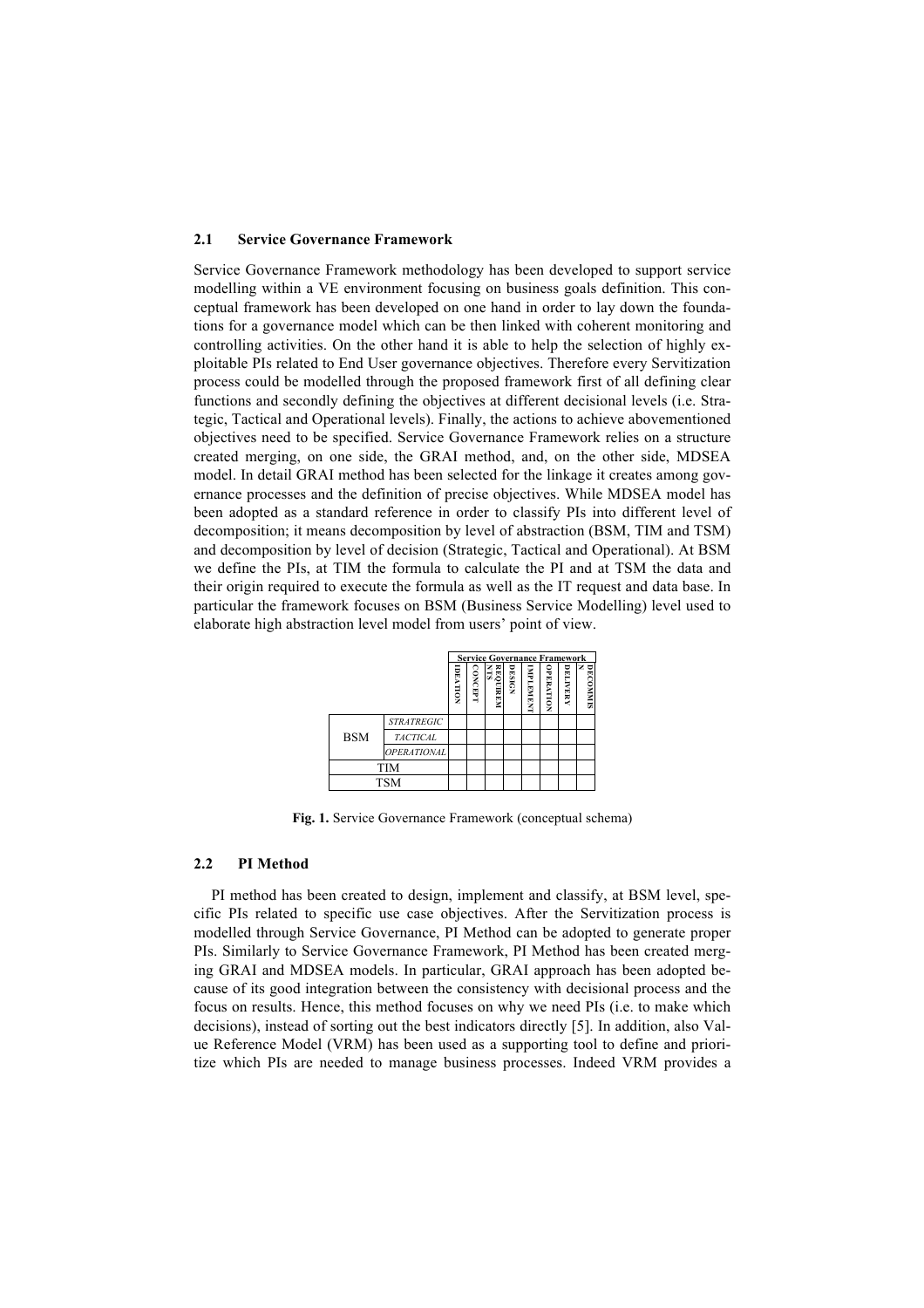wide description of standard processes, their inputs and outputs and also metrics and best practices. Therefore use cases could be supported by a wide sample of process categorization which can be used to select the business processes affecting use case strategy. MDSEA model has been used as a reference too, so to define at which level business processes affect Service Lifecycle Management (SLM). As described in Fig.2 PI Method provides a methodology to design and implement relevant PIs generated on the basis of the requirements identified within the Governance framework at the BSM level. Once the Service objectives have been defined, the identification of functions and affected business processes has been facilitated thanks to the support of VRM process classification. Finally PI can be defined: a PI List can be surfed in order to select proper PIs which are strictly linked with the already identified use case processes and objectives. A personalized PI List can be created so PIs can be exploited to monitor service activities.



**Fig. 2.** PI Method (PI Method and PI List)

### **2.3 PI List**

Coherently with Service Governance Framework and PI Method, the PI List structure has been created so to facilitate PIs selection and the linkage to defined objectives and functions. The list represents a supporting tool when assessing service performances and managing enterprise resources efficiency. In a similar way, also PI List has been created following MDSEA structure so to divide PIs into different levels of decomposition. On the other hand also VRM has been used as a reference so to adopt its categorization. Table 1 shows PI list structure: PIs are listed respecting VRM process categorization and are described reflecting also VRM processes features.

|  | <b>MDSEA</b> | $VRM$ .<br>process<br>lassification. | DT<br>field | Dimension | $\mathbf{r}$<br>metrics | DI<br>tormula |
|--|--------------|--------------------------------------|-------------|-----------|-------------------------|---------------|
|--|--------------|--------------------------------------|-------------|-----------|-------------------------|---------------|

|  |  |  | <b>Table 1. PI List structure</b> |
|--|--|--|-----------------------------------|
|--|--|--|-----------------------------------|

## **3 Results**

A first toolset adoption has been addressed on a real industrial pilot so to optimize the scientific results and maximize the efficiency of the proposed PI Toolset. This action has been conducted in order to test the method validity on the manufacturing world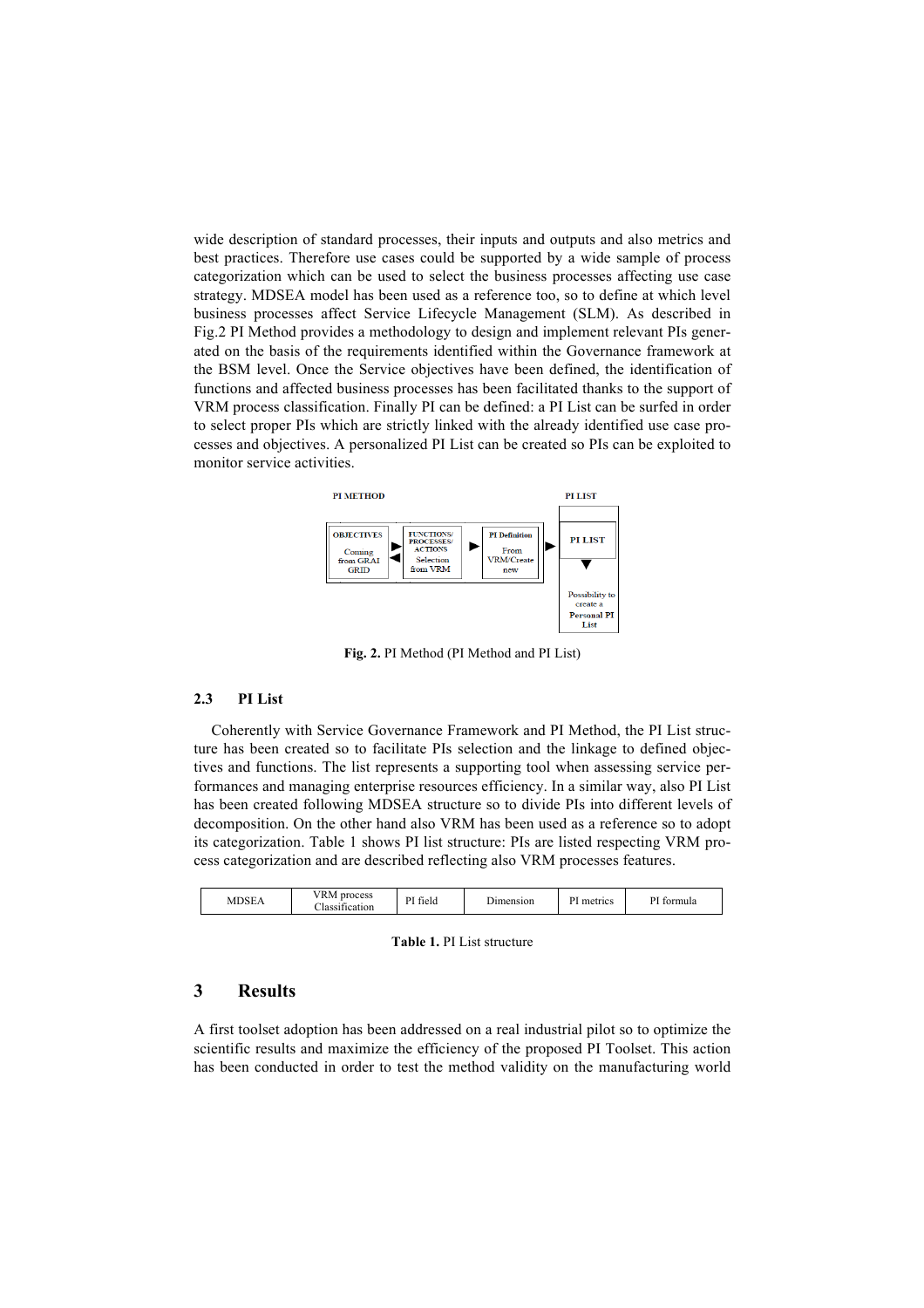and to simplify the structuring approach on industrial partners. All the Scientific results have been obtained through testing the activities together with Case A industrial pilot. The company is one of the largest European manufacturing industries in white goods sector aiming at providing its consumers with new advanced services. Therefore the toolset has been enhanced and refined through the implementation of a real Servitization process conducted by an industrial use case. The results still need to be validated but this contribution can be considered as a first step towards the development of PI Toolset scientific methodology. The following List of Actions synthesizes the passages use case has been asked to face when adopting the method:

- 1. Identify use case Virtual Enterprise;
- 2. Design service processes and map the phases with service modelling tool;
- 3. Identify Servitization process objectives (Governance Framework methodology);
- 4. Adopt PI Method to select PIs (PI Method and PI list);
- 5. Identify PIs related to Servitization objectives by surfing PI List;
- 6. Personalize and validate use case PI list.

|                                                     | EI                                                               | F1                                                 | F <sub>2</sub>                                        | F3                                                                    | F4                                                    | F <sub>5</sub>                                    | F <sub>6</sub>                             | II                                                       |
|-----------------------------------------------------|------------------------------------------------------------------|----------------------------------------------------|-------------------------------------------------------|-----------------------------------------------------------------------|-------------------------------------------------------|---------------------------------------------------|--------------------------------------------|----------------------------------------------------------|
|                                                     | External<br>Information                                          | Customer<br>decision                               | Customer<br>ideation                                  | Service -Product<br>design                                            | Service -Product<br>Implementation                    | Service - Product<br>planning                     | Service -Product<br>delivery               | Internal<br>Information                                  |
| <b>STRATEGIC</b><br>$H = 2$ Years<br>$P = 6$ Month  | Existing<br>Services in<br>competitive<br>companies              | Customer<br>expectation<br>in terms of<br>services | <b>Business</b><br>plan for<br>service<br>proposition | Selection of<br>design<br>methodologies<br>and partners               | Selection of<br>targeted<br>goods and<br>technologies | Annual<br>service<br>planning                     | Partner<br>relationship<br>organization    | <b>Business</b><br>Strategy and<br>Master<br>planning    |
| <b>TACTICAL</b><br>$H = 1$ Year<br>$P = 1$ Month    | Existing<br><b>HW &amp; SW</b><br>Implementation<br>technologies | Feedback<br>on customer<br>satisfaction            | Assessment<br>of existing<br>services                 | Definition of<br><b>PSS</b> functions<br>and design<br>specifications | Action plan<br>to modify<br>production<br>process     | Planning of<br>the specific<br>service<br>actions | General<br>planning of<br>service delivery | In-house<br>Available<br>technologies                    |
| OPER ATIO-<br>NAL.<br>$H = 1$ Month<br>$P = 1$ Week | Advertising                                                      | Customers<br>orders:<br>Customers<br>claims        | Brainstorming<br>meeting:                             | Detailed<br>design<br>planning                                        | Implementation<br>of<br>modifications                 | Service<br>scheduling:<br>Feedback<br>measurement | Short term<br>delivery<br>planning         | Status of<br>service production<br>and service<br>system |

**Table 2.** Service Governance Framework (Case A)

|                                                          | F1                                                                                          | F2                                                                       | F3                                                | F4                                                                            | F <sub>5</sub>                                                   | F <sub>6</sub>                       |
|----------------------------------------------------------|---------------------------------------------------------------------------------------------|--------------------------------------------------------------------------|---------------------------------------------------|-------------------------------------------------------------------------------|------------------------------------------------------------------|--------------------------------------|
| <b>ISEA</b>                                              | Customer<br>relationship                                                                    | Service<br>ideation                                                      | Product-Service<br>System design                  | Product-Service<br>system development                                         | Product-Service<br>system planning                               | Product-Service<br>system delivery   |
| <b>STRATEGIC</b><br>$H = 2$ Years<br>$P = 6$ Month       | ROI for each<br>product-service<br>(like the minimum)<br>ROI range); Net<br>margin expected | Capability to<br>implement<br>cross-selling<br>(through a CRM<br>system) | Total cost of<br>product-service<br>system design | Global<br>implementation<br>costs                                             | Amount of<br>product-service<br>sales for the next<br>two years  | Cost of delivery<br>channels         |
| <b>TACTICAL</b><br>$H = 1$ year<br>$P = 1$ Month         | Service<br>Exploitation                                                                     | Amount of<br>sales per<br>month                                          | Time to<br>design the PSS                         | Time to market                                                                | Turnover                                                         | Number of new<br>customers/contracts |
| OPERATIO-<br><b>NAL</b><br>$H = 1$ month<br>$P = 1$ week | Time to start<br>up the service,<br>Customer<br>satisfaction rate                           | Increase of<br>of the new<br>ideas                                       | Delay/advance<br>in design                        | Checking of<br>timing and<br>costing (deviation<br>$in\%$ ) of<br>master plan | % of WMs with<br>Carefree Washing<br>Service produced<br>in time | Product-service<br>frequency         |

#### **Table 3.** Personalized PI List (Case A)

Table 2 shows the results related to the definition of Case A Service Governance Framework at the BSM level. In the horizontal axis (CC stands for Code-Category and NC for Name-Category) several functions have been identified following the SLM phases. Use case objectives have been defined at each stage: strategic, tactical and operational. While Table 3 presents the results obtained for Case A Personalized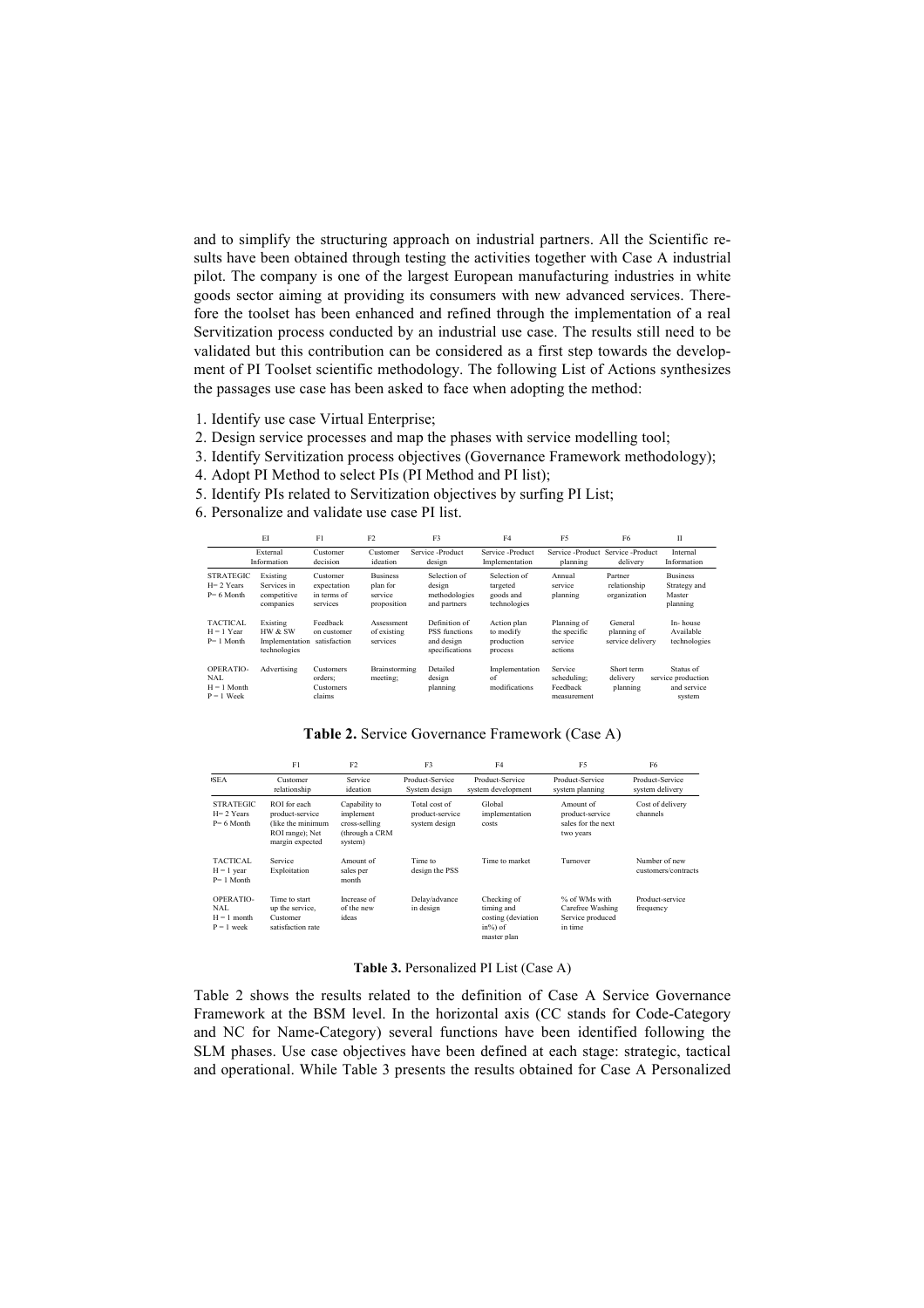PI List definition. Service Objectives have been linked with VRM Process categorization in order to facilitate involved business process selection. Secondly the PI List has been analysed so to define which are the proper PIs to be linked with Case A objectives, business processes and decision variables. Finally, a personalized PI List could have created in order to be used and exploited for performance assessment.

### **3.1 Lesson learnt**

A lesson learned approach has been carried out in order to provide a roadmap for continuous improvement after validating the PI Toolset. PI Toolset implies a strong collaboration between scientific theoretical research and practical application. In order to maximize the methodology efficiency, pilots and researchers worked together both to develop and exploit methodologies and tools in a continuous "back and forward" process. Therefore scientific results optimization comes from both use case practical application and scientific-industrial collaboration. The final optimization of scientific results is presented synthesized in Table 4.

| <b>LESSON</b><br><b>LEARNT</b>                                                                                                                                                                        | <b>STRENGHT</b>                                                                                                                                                             | <b>WEAKNESS</b>                                                                                                                                                             | <b>TREATS &amp; OPPORTUNITIES/</b><br><b>IMPROVED TASK</b>                                                                                                                                                                                                                                                                   |
|-------------------------------------------------------------------------------------------------------------------------------------------------------------------------------------------------------|-----------------------------------------------------------------------------------------------------------------------------------------------------------------------------|-----------------------------------------------------------------------------------------------------------------------------------------------------------------------------|------------------------------------------------------------------------------------------------------------------------------------------------------------------------------------------------------------------------------------------------------------------------------------------------------------------------------|
| -Need for an easier<br>method:<br>-Need for clarification<br>on the tool:<br>-Need for practical<br>examples:<br>-Need to make the user<br>independent:<br>-Need for optimization<br>of PI selection. | -Reiterative methodolo-<br>gy;<br>-Validation of proposal<br>- <i>Exploitation of results</i> ;<br>$-Reduce$ the time to<br><i>identify PIs:</i><br>Personalization of PIs. | -It takes time for the<br>user to understand<br>the language of the<br>methodology;<br>$-It takes time to$<br>make the user adopt<br>the methodology;<br>-Abundance of PIs. | -Easy to use methodology;<br>-Methodology optimization of PI<br>selection:<br>-One tool for each component of<br>the method:<br>-Ready to use ICT tool:<br>-Practical tools application<br>explanation;<br>- Independence of the user in the<br>use of the tool:<br>-Avoiding PIs proliferation;<br>-Personalization of PIs. |

**Table 4.** Scientific results optimization

### **3.2 Further steps**

A further steps section investigates additional features which can be taken into account to improve the toolset in the future. Indeed, to generate additional positive results on Servitization managing tasks, some other scientific activities can be proposed to be integrated within the toolset for further development. PI toolset does not include them at the moment although they can be presented as scientific requirements to be considered for future integration. The list of additional features includes: PI calculation activity, visualization of performances, internal audit, trend analysis and feedback on performances. The implementation of above mentioned elements could allow VE partners managing better the whole Servitization process through the adoption of new strategic actions. PI Toolset could become a learning tool for enterprises offering an integrated vision on performance assessment and governance management able to increase organizations service maturity level. Finally, as additional further step, a new validation phase could be proposed through another industrial case adoption.